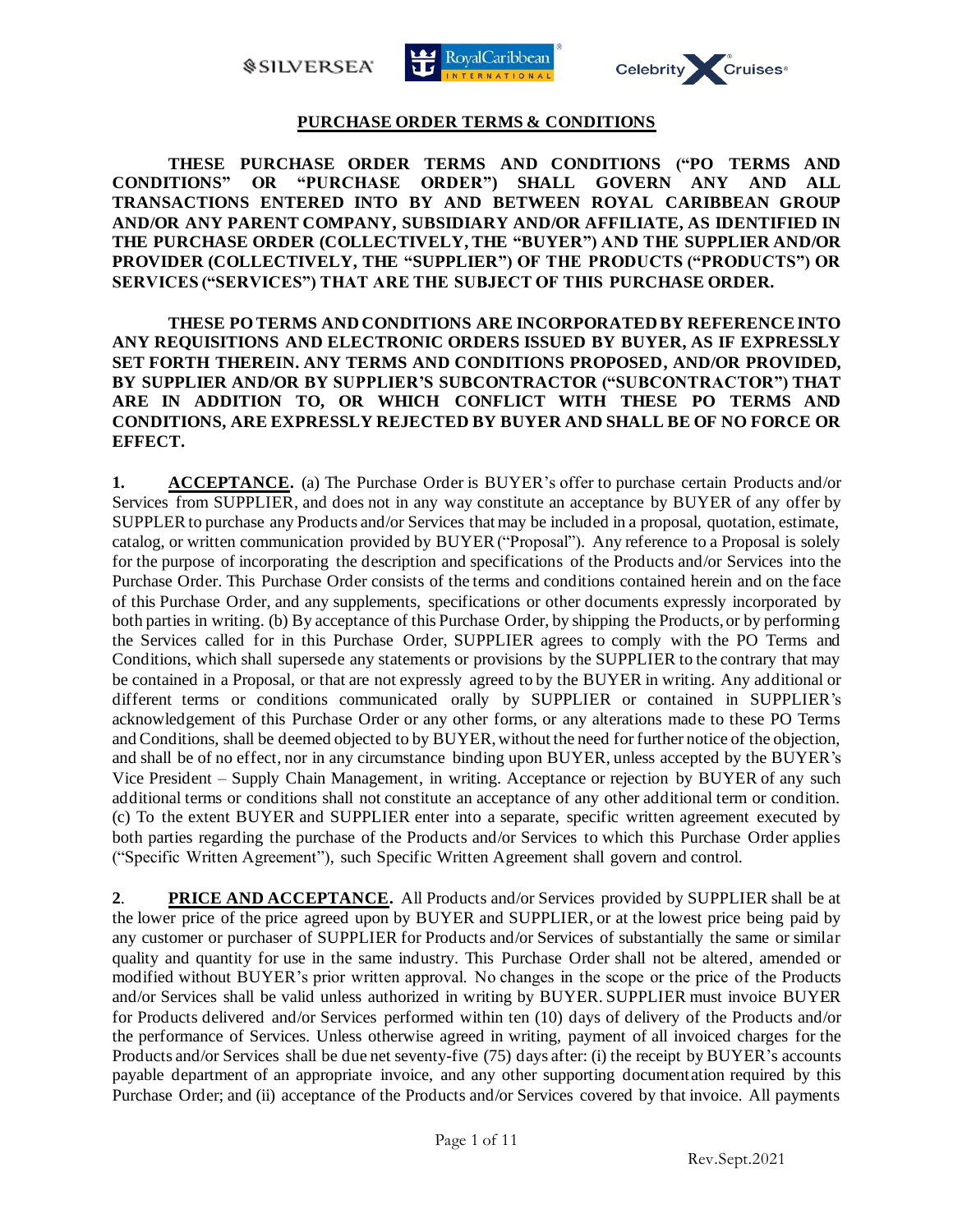*SILVERSEA* 





shall be made in U.S. dollars. BUYER has the right to refuse to honor any invoices submitted later than six (6) months after the delivery of the Products and/or performance of Services. BUYER reserves the right to deduct from any payment to SUPPLIER any amounts that SUPPLIER owes to BUYER. SUPPLIER shall submit a separate invoice on each Purchase Order, and each such invoice shall reference the applicable Purchase Order number. All invoices shall be mailed to the accounts payable address that is specified in the Purchase Order.

**3. TIME FOR PERFORMANCE AND DELIVERY SCHEDULE.** SUPPLIER agrees that time is of the essence to this Purchase Order, and agrees to complete and deliver in the quantities and at the time specified in schedule(s) furnished by BUYER. The SUPPLIER bears all risk of loss or damage to the Products up to, and until, the delivery to BUYER's premises or the site designated by BUYER. Title shall pass to BUYER upon delivery of the Products to BUYER's premises or the site designated by BUYER. Upon passing of title, BUYER shall be deemed to have accepted the Products subject to BUYER's right to inspect and reject any nonconforming Products. BUYER shall have no liability for (i) failure to accept; (ii) reshipment to SUPPLIER; and/or (iii) for payment for materials or items delivered to BUYER, which are in excess of quantities specified in the delivery schedule(s). BUYER may from time to time change delivery schedule(s) or direct temporary suspension of scheduled shipments.

**4. NONCONFORMING PRODUCTS.** Changes in the Products ordered shall not be accepted unless prior written authorization is given by BUYER to SUPPLIER. BUYER can refuse the Products supplied in excess of the quantities ordered or delivered earlier in respect to the convened terms, even if these Products have been received by BUYER. Partial deliveries are not allowed, except in case of prior written authorization by BUYER. Any costs related to the return or transportation of Products that are defective or non-conforming shall be debited from any amounts due to the SUPPLIER.

**5. INSPECTION AND ACCEPTANCE.** BUYER has the right to inspect and test all the Products and/or Services at all reasonable times and places, including the period of manufacture. If any inspection or test is made on SUPPLIER's or Subcontractor's premises, SUPPLIER or Subcontractor, without additional charge, shall provide all reasonable facilities and assistance for the safety and convenience of inspectors of BUYER. All technical and quality requirements of this Purchase Order shall apply to all Subcontractors. SUPPLIER shall include the provisions contained herein in any of SUPPLIER's contracts or orders with such Subcontractors. Such inspections and tests shall be performed in such a manner as not to unduly delay the work. All articles are subject to final inspection and acceptance at BUYER's premises or other specified place of delivery notwithstanding any payments or other prior inspections. Except as otherwise provided herein, SUPPLIER shall be responsible to correct, at its expense, all latent defects, which cannot be discovered by BUYER through reasonable inspection methods or time of use. Payment for all or any part of the Products and/or Services shall not constitute acceptance or waiver of any warranty. Inspection or failure to inspect at destination shall not affect any warranty.

**6. SUPPLIER REGISTRATION SYSTEM.** SUPPLIER shall register with BUYER's vendor management system, and in connection therewith, SUPPLIER may incur a nominal annual registration fee. BUYER, or the third-party supplier management system on BUYER's behalf, may collect the fee or the fee may be deducted from any invoice issued by SUPPLIER pursuant to, or any amount due SUPPLIER under this Purchase Order. The fee is non-refundable, and SUPPLIER shall not be reimbursed the fee, or any portion thereof, even if its business relationship with BUYER ceases, including termination by BUYER.

**7. REIMBURSEMENT OF COSTS AND EXPENSES.** SUPPLIER is responsible for its out-ofpocket costs and expenses incurred in connection with the delivery of the Products and/or the performance of the Services unless otherwise expressly approved in writing by BUYER. If BUYER approves the reimbursement, the approval shall be limited to costs and expenses reasonably incurred and subject to proper substantiation. These costs and expenses include reasonable out-of-town travel expenses, long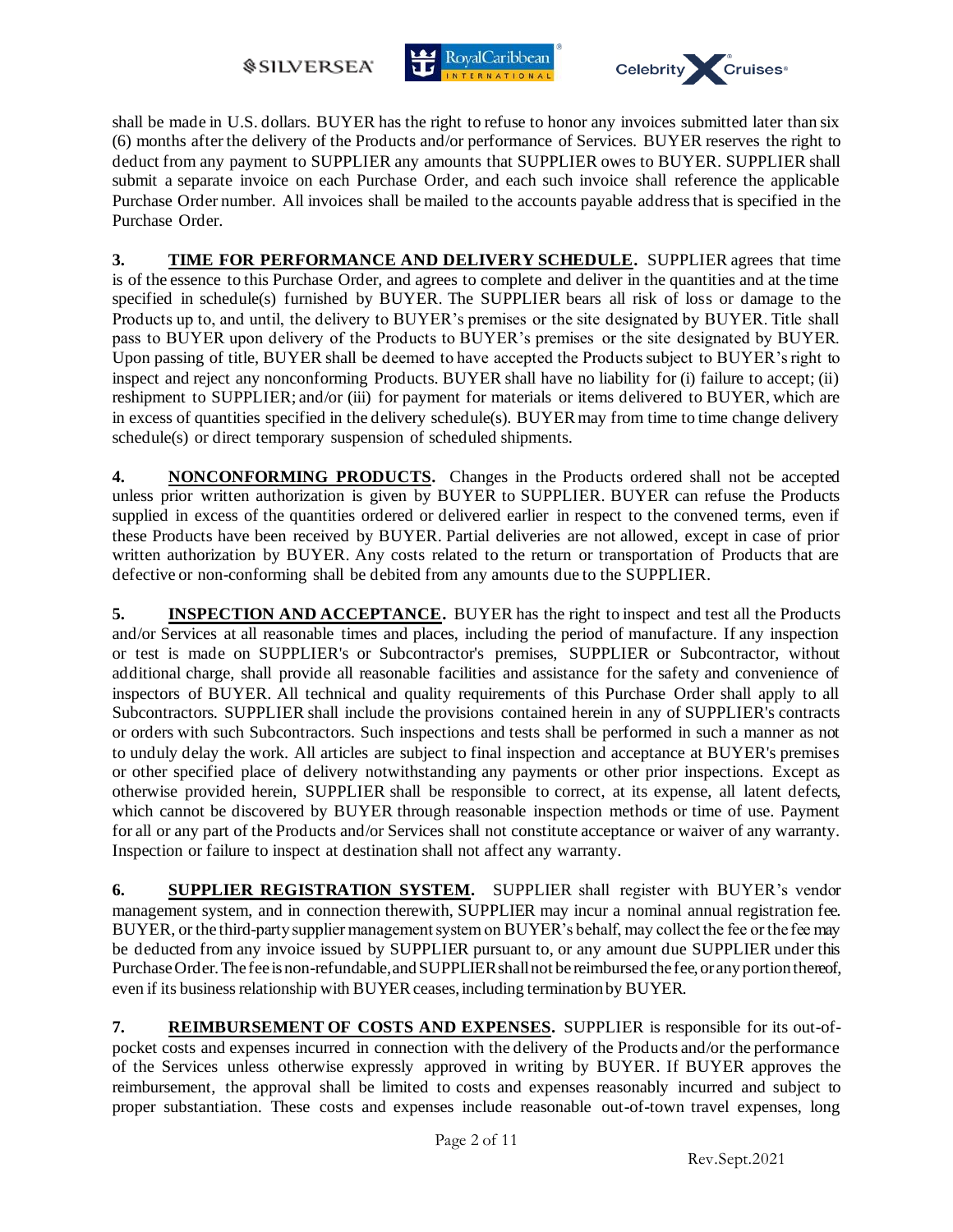



distance telephone calls and other related expenses, but shall not include normal daily working and commuting expenses. BUYER may require that SUPPLIER arrange travel through BUYER's travel coordinator, in which case BUYER shall pay for travel expenses directly.

**8. ONBOARD EXPENSES.** BUYER shall not be responsible for the repayment of any onboard expenses (including medical expenses), incurred by SUPPLIER or Subcontractor on behalf of SUPPLIER, unless the SUPPLIER has prior written approval from BUYER that said expenses shall be reimbursed. Any onboard expenses incurred by SUPPLIER or Subcontractor on behalf of SUPPLIER shall be fully covered by the SUPPLIER.

**9. WARRANTY.** SUPPLIER expressly represents and warrants to the BUYER and to any subsequent purchasers or users of the Products and/or Services supplied hereunder: (i) that the Products and/or Services supplied shall be fit for the specified purpose for which they are purchased by BUYER and shall be free from all defects, and in strict accordance with the plans or specifications set forth, or referred to, in this Purchase Order, and SUPPLIER agrees to replace or repair at SUPPLIER's cost and expense any Products or re-perform or correct any and all Services that are defective or non-conforming in BUYER's sole and absolute discretion; (ii) that said Products and/or Services and the sale or use of the Products and/or Services does not infringe directly or indirectly on any patent, copyright or trademark; (iii) that all amounts charged by SUPPLIER and payable pursuant to this Purchase Order are lawfully chargeable under, and shall not violate directly or indirectly the provisions of any present or future laws, decrees, regulations, rules or orders of any government authority which in any manner fix, limit, regulate or otherwise affect prices at which said items may be sold; (iv) that all Services performed hereunder shall be performed in a professional and workmanlike manner and in accordance with the highest standards, practices and codes of the industry applicable to such Services; (v) that all laws applicable to furnishing labor and material and the sales of the merchandise have been fully complied with; (vi) that said Products are new unless otherwise stipulated on the face of this Purchase Order; (vii) that SUPPLIER has good title to said Products free and clear of all liens and encumbrances and immediately following delivery of such Products to BUYER, BUYER shall have good and marketable title to all such Products, free and clear of all liens and encumbrances; (viii) that said Products and/or Services shall comply with all applicable foreign, state, federal and local laws, rules and regulations; and (ix) that SUPPLIER shall obtain and maintain all permits, licenses and governmental authorizations required or necessary to supply the Products and perform the Services requested hereunder. The representations and warranties set forth herein shall be in addition to any warranties otherwise provided by law.

**10. WAGES.** Any employee of SUPPLIER involved in performing Services for BUYER hereunder shall at all times be and remain the employee of SUPPLIER, and SUPPLIER shall be solely responsible for the payment of such employee's compensation, for deducting any required withholding taxes and other expenses associated with such employee's employment and for providing all employee benefits. BUYER shall not provide Workers' Compensation, health insurance, life insurance, retirement or any other benefits to any employee of SUPPLIER. SUPPLIER agrees to accept exclusive liability for the payroll taxes or contributions for unemployment insurance or old age pensions or annuities that are measured by the wages, salaries or other remuneration paid to SUPPLIER's employees, to reimburse BUYER for any of said taxes for contributions that by law BUYER may be required to pay, and to comply with all laws, orders and regulations respecting the assumption by SUPPLIER of liabilities of said taxes or contributions.

**11. TAXES.** SUPPLIER shall pay all taxes imposed against SUPPLIER or required to enable SUPPLIER to deliver the Products and/or perform the Services referenced in this Purchase Order. All taxes, except for applicable state and/or local sales and/or use taxes, shall be included in the price of the Products and/or Services. Any applicable state and/or local sales and/or use taxes due on the Products and/or Services are the duty of SUPPLIER to collect and shall be separately stated on all invoices as such. However,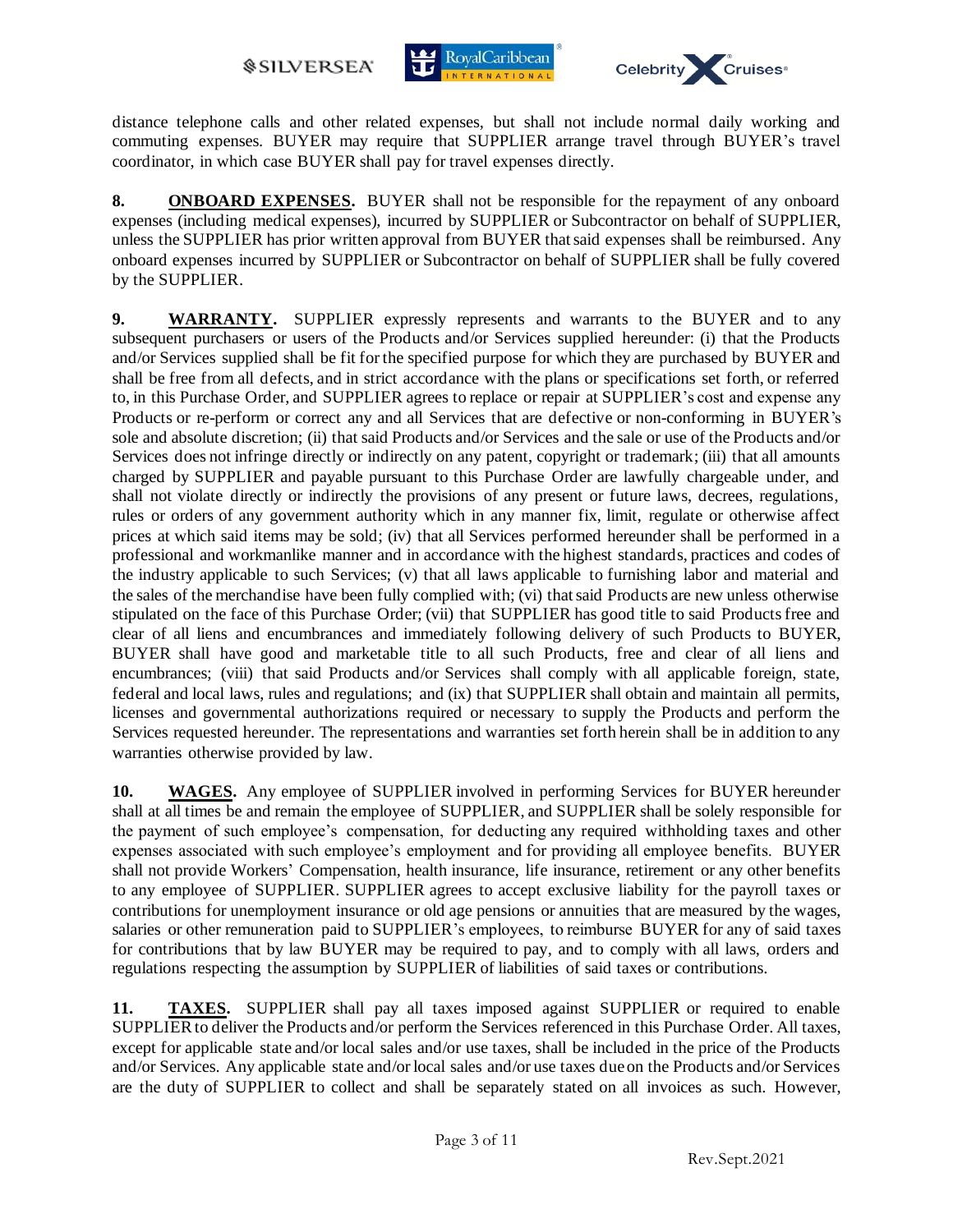



SUPPLIER shall not collect or include any sales and/or use taxes on Products and/or Services for which BUYER provides SUPPLIER with an exemption certificate.

**12. PROPRIETARY INFORMATION.** All specifications, drawings, designs, manufacturing data and other information transmitted to SUPPLIER by BUYER in connection with the performance of this Purchase Order are the property of the BUYER and are disclosed in confidence upon the condition that they are not to be reproduced or copied or used for furnishing information or equipment to others, or for any other purpose detrimental to the interest of BUYER.

**13. OWNERSHIP.** All work done performed by, and deliverables produced by SUPPLIER in the course of performing Services hereunder shall be deemed "work made for hire" and shall belong exclusively to BUYER. Without limitation of the foregoing, BUYER is and shall be the owner of all existing or prospective uses or applications, reports, manuals, materials, inventions, programs, processes, specifications, software, system designs and enhancements and their products and results created or worked upon by SUPPLIER, either alone or in conjunction with others, at any time in connection with providing Services hereunder (collectively, the "Inventions"). SUPPLIER shall promptly disclose to BUYER in writing all Inventions, and SUPPLIER hereby assigns and transfers to BUYER all of SUPPLIER's right, title and interest in and to any and all Inventions, whether or not patentable. If any deliverable contains materials previously developed or copyrighted and not originated or developed under this Purchase Order, SUPPLIER shall retain all rights to these materials; provided however, SUPPLIER agrees to grant and does hereby grant to BUYER a nonexclusive, world-wide, perpetual, royalty-free license to use and copy such materials, including the right to grant sublicenses and transfer the license(s) in the event of merger or buyout.

**14. CONFIDENTIALITY.** (a) All Confidential Information (as hereinafter defined) is the sole and exclusive property of BUYER, and SUPPLIER shall have no right, title or interest therein or claim to any profits therefrom. Confidential Information shall be disseminated only to those employees assigned to BUYER hereunder on a need-to-know basis, and SUPPLIER shall hold all Confidential Information in trust and confidence for BUYER. SUPPLIER shall not, during or at any time after termination of this Purchase Order, directly or indirectly, use for itself or another, or copy, sell, transfer, disclose or make available to any other person or entity, in any form or manner whatsoever, any Confidential Information except as such use or disclosure may be expressly permitted by the prior written consent of BUYER. SUPPLIER shall also observe the same obligations with respect to trade secrets and other confidential information of third parties obtained by SUPPLIER as a result of BUYER's business relationship with such third parties. (b) For purposes hereof, the term "Confidential Information" shall include all technical, commercial, and operational knowledge, data and information relating to BUYER or to third parties with whom BUYER has a business relationship, including: (i) all Inventions; (ii) information of a business nature, including without limitation information relating to cost, profits, losses, sales or customers; and (iii) any other confidential information to which SUPPLIER has had access during the period of this Purchase Order. The obligations of confidentiality shall not apply to any information which (i) was previously known to SUPPLIER; (ii) is or becomes publicly available through no fault of the SUPPLIER; (iii) is disclosed to SUPPLIER through a third party which has no obligation of confidentiality to BUYER; or (iv) is independently developed by SUPPLIER outside the scope of this Purchase Order.

**15. FORCE MAJEURE**. No party shall be liable or responsible to the other party, nor be deemed to have defaulted under or breached the PO Terms and Conditions, for any failure or delay in fulfilling or performing any term of these PO Terms and Conditions, when and to the extent such party's (the "Impacted Party") failure or delay is caused by or results from the following force majeure events ("Force Majeure Event(s)"): (a) acts of God; (b) flood, fire, earthquake, other disasters or catastrophes, such as epidemics, or explosions; (c) war, invasion, hostilities (whether war is declared or not), terrorist threats or acts, riot or other civil unrest; (d) government order, law, or action; (e) embargoes or blockades in effect on or after the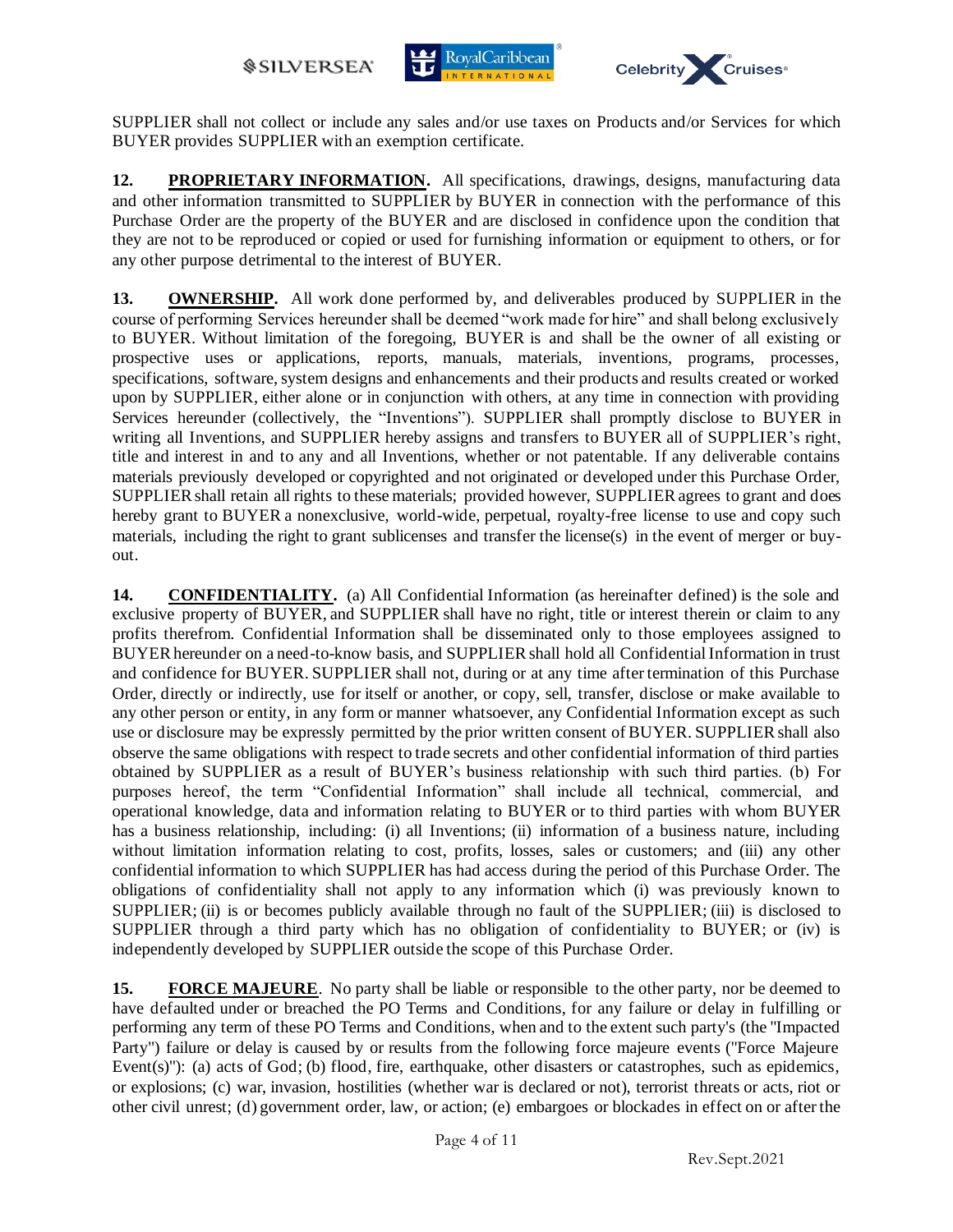



date of Purchase Order; (f) national or regional emergency; (g) national strikes; (h) shortage of adequate power or transportation facilities; and (i) other similar events beyond the reasonable control of the Impacted Party. The Impacted Party shall give notice within fifteen (15) days of the Force Majeure Event to the other party, stating the period of time the occurrence is expected to continue. The Impacted Party shall use diligent efforts to end the failure or delay and ensure the effects of such Force Majeure Event are minimized. The Impacted Party shall resume the performance of its obligations as soon as reasonably practicable after the removal of the cause. In the event that the Impacted Party's failure or delay remains uncured for a period of ninety (90) days following written notice given by it under this Section 15, the other party may thereafter terminate this Purchase Order upon thirty (30) days' written notice.

**16. INDEMNITY.** SUPPLIER shall defend, indemnify, and hold BUYER, its subsidiaries, affiliates, brands, and related companies, and its and their owners, officers, directors, employees, agents, representatives, contractors, subcontractors, successors and permitted assigns ("Indemnified Party") harmless from and against any and all losses, damages, liabilities, deficiencies, claims, actions, judgments, settlements, interest, awards, penalties, fines, costs and expenses, including attorney's fees incurred by the Indemnified Party (collectively, the "Losses") relating to, or arising out of (i) SUPPLIER's and/or Subcontractor's performance of, or failure to perform, any of its obligations hereunder, including without limitation, the breach of any warranty; (ii) any product liability or other claim or action with respect to any of the Products and/or Services or any products produced from or containing the Products and/or Services, except to the extent such claim or action is a result of BUYER's gross negligence or willful misconduct; (iii) any claim that BUYER's use of the Products and/or Services infringes upon, or misappropriates the patent, copyright, trade secret, or other intellectual property of any third party; (iv) SUPPLIER's, Subcontractor's, the Products' and/or the Services' failure to comply with applicable laws; (v) any injury to or death of any person or damage or destruction of any property arising out of or in connection with performance of Services under this Purchase Order or any Products furnished under this Purchase Order; or (vi) SUPPLIER's and/or Subcontractor's negligent or wrongful acts or omissions. BUYER shall have the right, at its option, to participate at its own expense in the defense of any such suit without relieving SUPPLIER of any obligation hereunder. In no event shall BUYER be liable to SUPPLIER or Subcontractor for any consequential, special, indirect, incidental, exemplary or punitive damages, including but not limited to, lost profits or revenues, even if made aware of the possibility of such damages.

Insofar as SUPPLIER's indemnification obligations under this Purchase Order and without relieving any of such obligations, SUPPLIER shall promptly notify BUYER of any such claims, demands, or actions. BUYER reserves the right to participate- at its own cost and expense- in the defense of any such claims, demands, or actions. In the negotiation or settlement of any such claim, demand, or action, SUPPLIER shall not make or agree to make, any representations related to liability or apportioning of fault without prior consultation with and written consent of BUYER; any such representations shall be void. This Section 16 shall survive the termination of this Purchase Order and/or its fulfillment.

**17. INSURANCE.** In the event that SUPPLIER is furnishing Services to the BUYER pursuant to this Purchase Order, SUPPLIER shall maintain the following insurance coverage: (i) Workers' Compensation, P&I or Government Backed Coverage to cover liability under statutes of the state or country in which the work is performed, including liability for occupational diseases and Employer's Liability with minimum limits of \$1,000,000; (ii) USL & H (where applicable), Marine Employer's Liability (MEL) or P&I cover that includes worldwide jurisdiction, if the Services require SUPPLIER to board BUYER's vessels, with minimum limits of \$1,000,000; (iii) Comprehensive General Liability Insurance with minimum limits of \$1,000,000, combined single limit for bodily injury, death or property damage, which policy shall include completed operations coverage, independent contractors coverage and broad form property damage coverage; and (iv) Comprehensive Automobile Liability Insurance (if used in conjunction with this Purchase Order) covering owned, non-owned and hired automotive equipment with minimum limits of \$1,000,000, combined single limit for bodily injury, death or property damage. In the event that SUPPLIER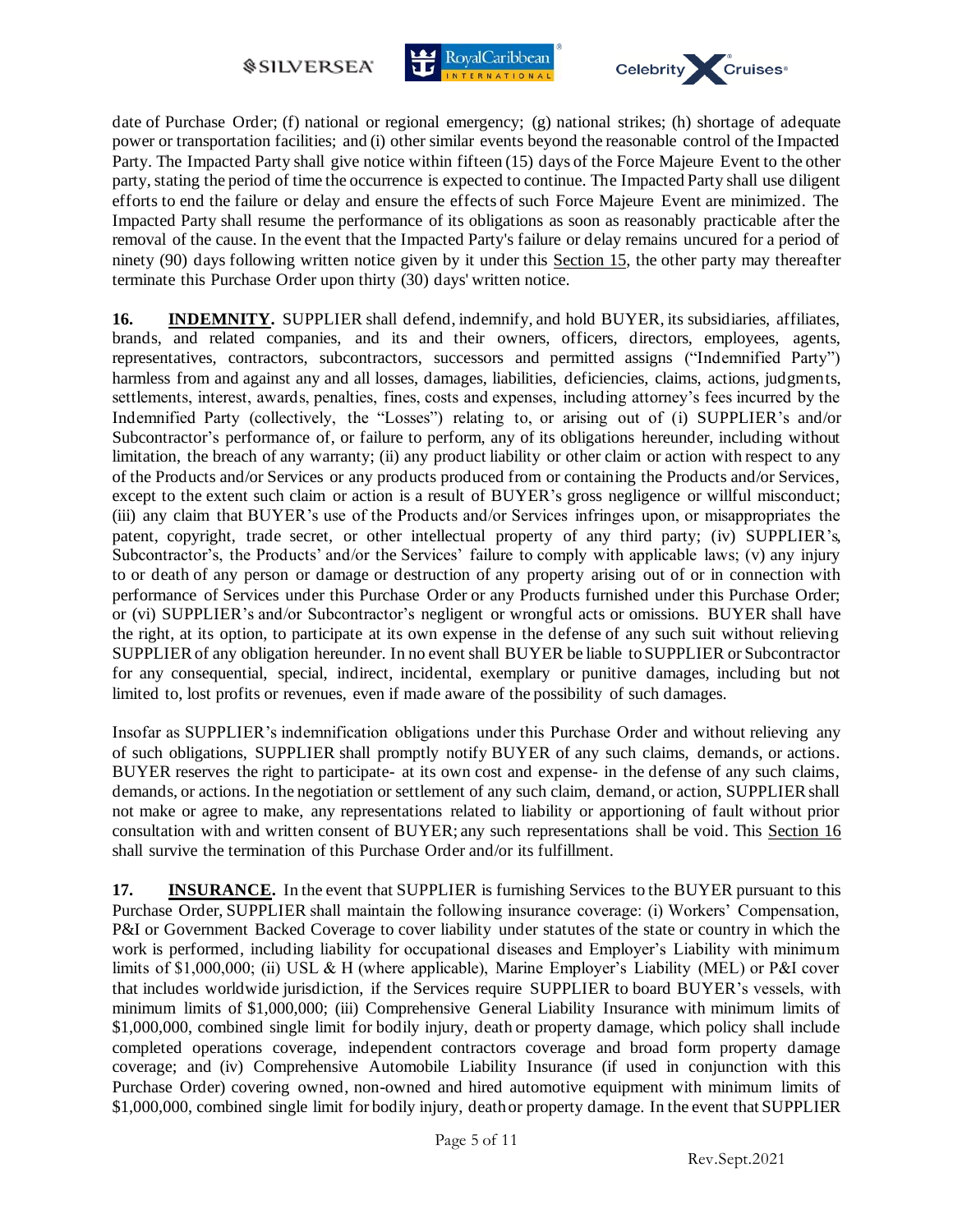



is providing Products to BUYER pursuant to this Purchase Order, SUPPLIER shall maintain Comprehensive General Liability Broad Form Insurance including products liability, with minimum limits of \$1,000,000.

A minimum AM Best's rating of A+, a Standard & Poor's rating of A, or a Moody's rating of A2 or better is required for all insurance carriers. Each such policy shall provide an endorsement for waiver of subrogation rights against BUYER, its subsidiaries and affiliated companies, and their employees, officers and agents. Each such policy shall provide that no cancellation or change in coverage adverse to BUYER shall be valid except upon at least thirty (30) days prior written notice to BUYER. SUPPLIER shall present BUYER with Certificates of Insurance evidencing the insurance coverage required herein, and with the exception of Workers' Compensation, name BUYER, its subsidiaries and affiliated companies, and their employees, officers and agents as Additional Named Insured (1) prior to commencing work, and (2) if requested, within ten (10) days of BUYER's request. If any work provided for or to be performed under this Purchase Order is subcontracted, SUPPLIER shall require its Subcontractors to maintain and furnish it with insurance equivalent to that which is required of SUPPLIER or alternatively SUPPLIER shall include its Subcontractors under its Comprehensive Liability Insurance and Workers' Compensation and Employers' Liability Insurance under the requirements set forth above. To the extent that any Subcontractor does not have the requisite insurance, SUPPLIER shall defend, indemnify, and hold the Indemnified Party harmless from and against any and all Losses that BUYER incurs arising out of, or relating to, Subcontractor's failure to procure insurance as required herein. Additionally, SUPPLIER shall defend, indemnify, and hold the Indemnified Party harmless from and against any and all Losses (including maintenance and cure, and unearned wages/sick pay and expenses related to the Maritime Labor Convention) that BUYER incurs for any SUPPLIER employee and/or Subcontractor working on behalf of SUPPLIER that is not otherwise covered by either SUPPLIER or the Subcontractor's insurance.

**18. CANCELLATION.** BUYER shall have, and SUPPLIER hereby grants to BUYER, the option to cancel, by oral or written notice, any unshipped Products or, in the event that the work provided for in this Purchase Order includes the furnishing of Services to BUYER, any unperformed Services, whereupon SUPPLIER shall cease all performance hereunder except as otherwise directed by BUYER, and if SUPPLIER is not in default, BUYER shall pay to SUPPLIER the agreed unit prices for Products delivered and/or for Services as have been performed.

**19. TERMINATION AND DEFAULT.** Upon the occurrence of a default, BUYER may terminate this Purchase Order upon oral or written notice without prejudice to any other rights or remedies it may have in law or equity. The term "default" as used herein means the occurrence of any of the following events: (i) the failure of SUPPLIER to punctually and properly perform any covenants, agreements or conditions contained herein or the breach of any warranty contained herein; (ii) the insolvency of SUPPLIER; (iii) the appointment of a receiver of SUPPLIER; (iv) the adjudication of the SUPPLIER as bankrupt; (v) the filing by way of petition or otherwise, or answer of any petition or other pleadings seeking adjudication of SUPPLIER as bankrupt, or an adjustment of SUPPLIER's debts, or any other relief under any bankruptcy, reorganization, debtor's or insolvency laws now or hereafter existing; or (vi) the reasonable belief by BUYER that the prospect of performance by SUPPLIER or any of SUPPLIER's covenants, agreements and other duties hereunder is impaired. In the event of such termination, BUYER shall be relieved of all further obligations hereunder, and SUPPLIER shall defend, indemnify, and hold the Indemnified Party harmless from and against any and Losses incurred by BUYER in completing, or procuring the completion of performance in excess of the purchase price specified in this Purchase Order.

**20. ASSIGNMENT & SUBCONTRACTING.** SUPPLIER shall not delegate, subcontract, assign, or otherwise transfer (collectively, "Transfer"), in whole or in part, including by corporate action or operation of law, any of its rights, remedies, duties, and/or obligations under or created by this Purchase Order to any individual or entity (including a Subcontractor) not a party to this Purchase Order (collectively,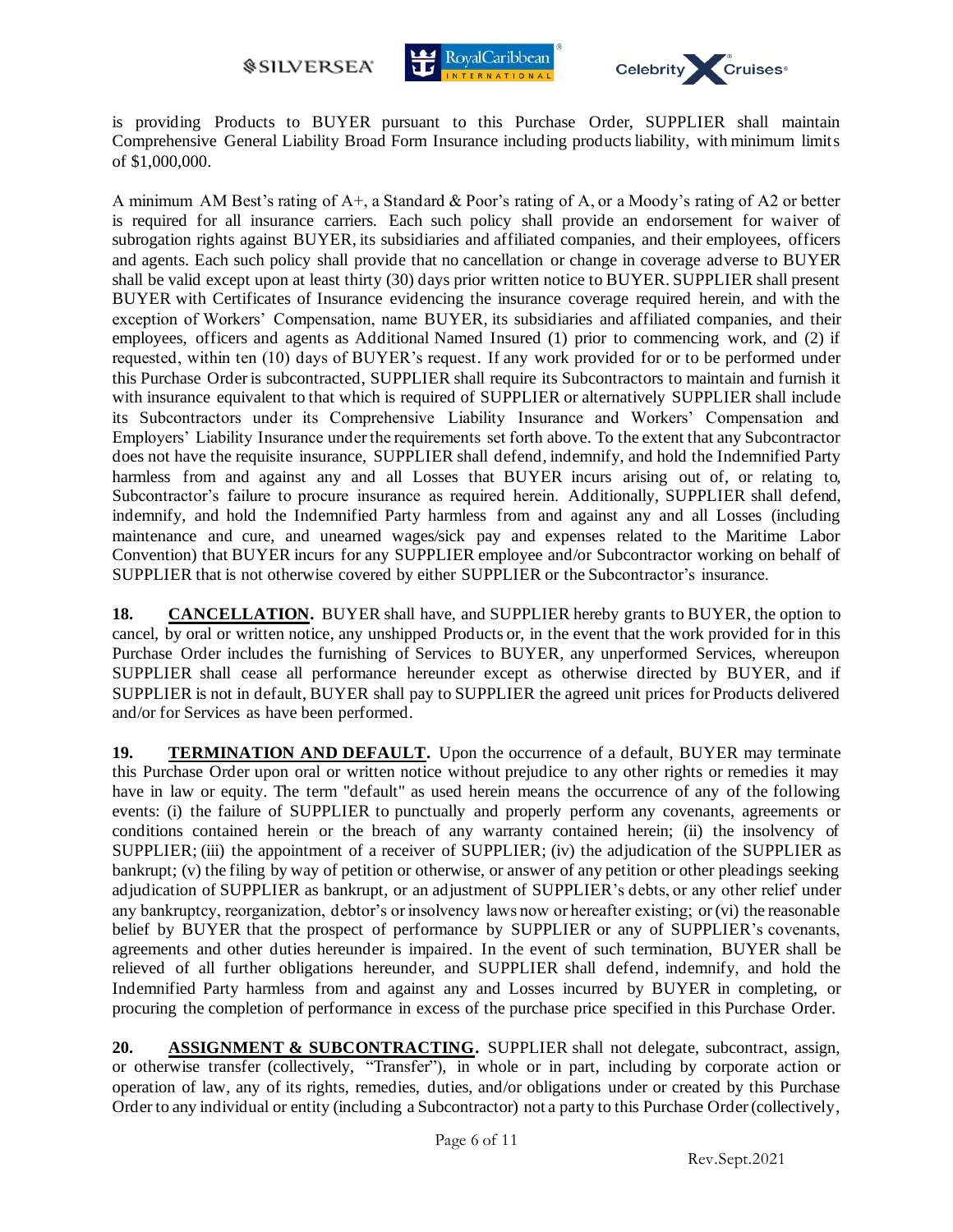



"Third Party") without the prior written consent of BUYER. Written consent and/or Transfer pursuant to this Section 20 shall not be deemed to create any contractual or agency relationship between BUYER and any Third Party. SUPPLIER shall be fully liable for, and shall defend, indemnify, and hold the Indemnified Party harmless from, and against, any claims, demands, and/or legal action incident to the Transfer and the Third Party relationship, including, but not limited to, payment.

Any purported Transfer by SUPPLIER in violation of this Section 20 shall be null and void. Notwithstanding consent pursuant to this Section 20, SUPPLIER shall remain fully liable for the performance of all obligations under this Purchase Order and BUYER explicitly retains all rights and remedies related thereto. BUYER may Transfer this Purchase Order, in whole or in part, to any of its affiliates, subsidiaries, or to any purchaser of substantially all of its assets without consent of SUPPLIER.

21. **RECORD KEEPING.** SUPPLIER shall maintain all invoices and records related to transactions covered by this Purchase Order for at least two (2) years from the date of final fulfillment of the Purchase Order, or expiration or termination of the Purchase Order and BUYER shall have the right to audit such invoices and records up to three (3) times a year.

**22. GOVERNING LAW.** This Purchase Order shall be governed by and construed in accordance with the laws of the State of Florida, without regard to conflict of laws provisions. The parties expressly agree that The United Nations Convention on Contracts for the International Sale of Products does not apply to this Purchase Order.

## **23. JURISDICTION.**

(a) *Purchase Orders within the United States*. Any action or proceeding arising out of or related to a Purchase Order placed with a SUPPLIER in the United States of America shall be instituted and litigated in any federal or state court located in Miami, Florida. SUPPLIER hereby submits to the exclusive jurisdiction of all courts located in Miami, Florida with respect to any action or proceeding arising out of such Purchase Order, and SUPPLIER hereby waives any venue or other objection that it may have to any such action or proceeding being brought in any court located in Miami, Florida.

(b) *Purchase Orders outside the United States*. Any action or proceeding arising out of or related to a Purchase Order placed with a SUPPLIER outside of the United States of America shall be determined by final and binding arbitration under the Florida International Arbitration Act in accordance with the International Arbitration Rules of the American Arbitration Association (the "AAA"). The arbitration shall be conducted in Miami, Florida before a single arbitrator. Each party shall bear its own costs and expenses in preparing for and participating in the arbitration hearing except that each party shall pay one-half of the compensation payable to the arbitrator, one-half of any fees to the AAA and one-half of any other costs related to the hearing proceedings. The arbitration award shall be final and binding on the parties, and judgment on the award may be entered in any court having jurisdiction.

**24. WAIVER OF LIENS.** SUPPLIER confirms that its entry into this Purchase Order is based solely upon the credit of BUYER and not based upon the credit on any of the vessels owned or operated by BUYER, its subsidiaries, affiliates and/or brands. SUPPLIER expressly waives any right to a maritime lien, and agrees that it, its parent, subsidiaries, affiliates, and related companies, and the owners, officers, directors, employees, agents and subcontractors thereof, shall neither assert, prosecute, or execute a maritime lien on, initiate or pursue any actions *in rem* against, or otherwise encumber or take action that may affect title to (collectively, "encumbrance"), any vessel owned or operated by BUYER, its subsidiaries, affiliates, and/or brands for any matter arising from, related to, or in connection with this Purchase Order or from employment on the any such vessel, including under the Jones Act, and expressly waives any lien it might otherwise have had on any such vessel.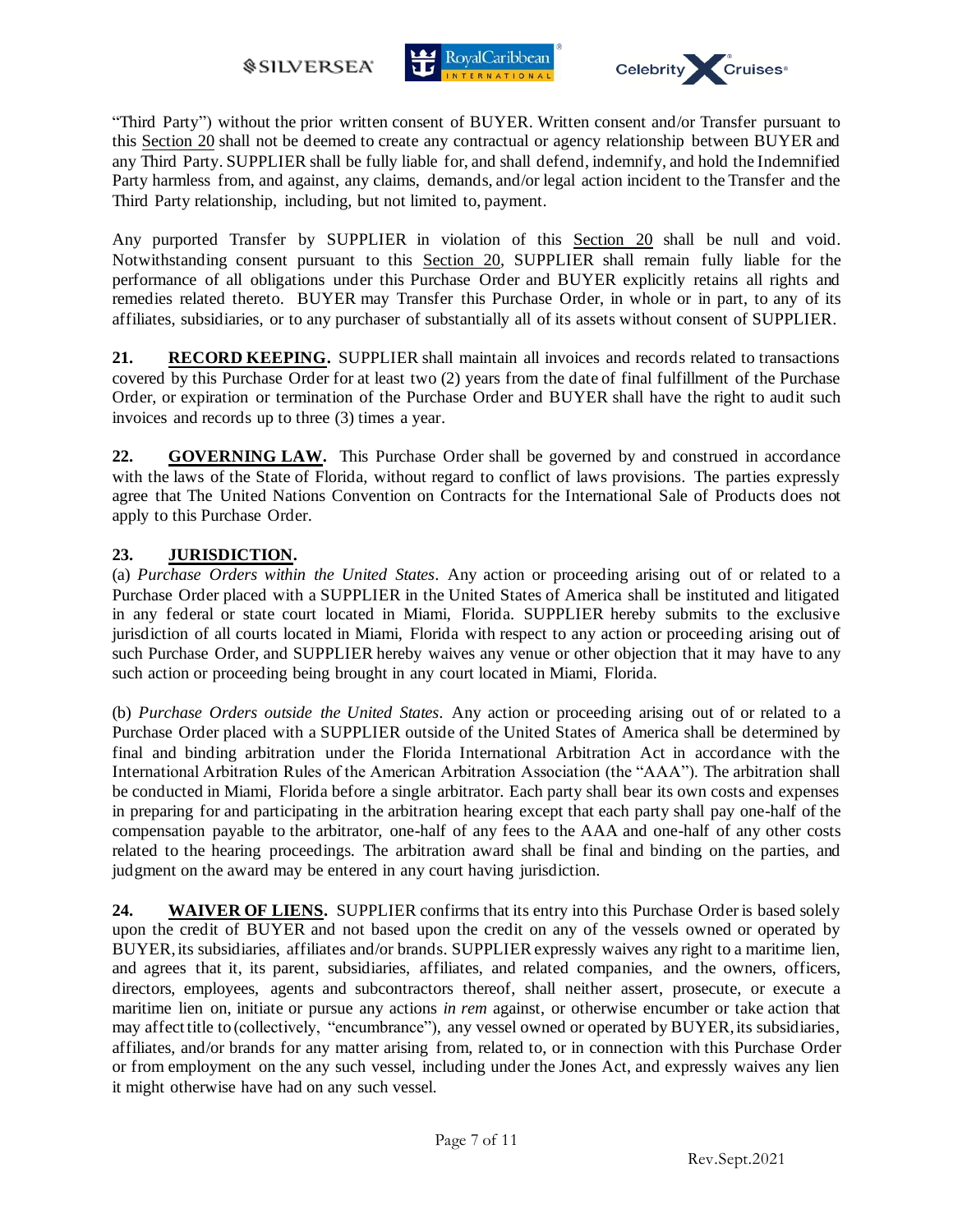



SUPPLIER agrees to obtain the same waiver of lien, and express waiver of reliance on the credit of any vessel set forth in the first paragraph of this Section 24 from any subcontractor, or supplier used by SUPPLIER to perform its obligations arising from, related to, or in connection with this Purchase Order.

SUPPLIER agrees to immediately remove any lien or encumbrance, or remedy any lien or encumbrance attempted or attempting to be asserted or prosecuted, including by Subcontractors, contrary to this Section 24. SUPPLIER shall immediately secure the release of any vessel from any arrest, attachment, or seizure that may arise in conjunction with any such liens waived or prohibited by this Section 24. SUPPLIER further agrees to defend, indemnify, and hold the Indemnified Party harmless from and against any and all claims asserted by the holder or holders or purported holders of such liens and Losses incurred by BUYER related thereto. SUPPLIER further agrees to pay any and all legal fees and other legal costs that may be incurred by the Indemnified Party in securing the release of a vessel and/or in defending any such claim. This Section 24 shall survive expiration or termination of this Purchase Order.

**25. WAIVER; CONSTRUCTION.** Neither this Purchase Order, nor these PO Terms and Conditions, nor any ambiguity found therein or herein shall be construed against a party merely because such party drafted the Purchase Order or these PO Terms and Conditions. Failure by a party to exercise any rights it may have under this Purchase Order on one or more occasions shall not waive its rights to exercise the same on another occasion. All waivers must be in writing to be effective.

**26. SEVERABILTY.** If any provision of these PO Terms and Conditions shall be determined by a court of competent jurisdiction to be invalid, illegal, or in any manner unenforceable, such determination shall not affect or impair the validity, legality, or enforceability of the remaining provisions.

**27. INDEPENDENT CONTRACTOR.** The relationship between SUPPLIER and BUYER is that of independent contractors. The parties further agree, as a material part of this Purchase Order, that nothing contained in this Purchase Order shall be construed as creating an agency, partnership, franchise, business opportunity, joint venture, or other form of joint enterprise, employment or fiduciary relationship between the parties. Except as may be expressly provided in writing by the parties, neither party shall have the authority to contract for or bind the other party in any manner whatsoever.

**28. ADA COMPLIANCE.** BUYER is subject to the requirements of the U.S. Department of Transportation Final Rule 'Transportation for Individuals with Disabilities: Passenger Vessels', 49 Code of Federal Register Part 39 (the "ADA Rule"). The ADA Rule is intended to ensure nondiscrimination of guests by passenger cruise lines on the basis of disability in accordance with the Americans with Disabilities Act. Under the terms of the ADA Rule, BUYER must ensure that any contractor or other person that provides Services to BUYER's passengers or whose Services affect BUYER's passengers meets the applicable requirements of the ADA Rule to the same extent as if BUYER was providing the Service itself. Accordingly, to the extent that SUPPLIER provides Services to BUYER's passengers or whose Services affects BUYER's passengers, SUPPLIER hereby expressly represents that it is familiar with the requirements of the ADA Rule as they apply to its Services and hereby covenants and agrees that (i) it shall comply with all applicable provisions of the ADA Rule when providing Services to BUYER's guests or providing Services that affect BUYER's guests or when performing Services on behalf of guests or prospective guests of BUYER; and (ii) it shall implement any directives issued by those persons BUYER designates as its experts in compliance with the requirements of the ADA Rule who are tasked with the authority to resolve guest complaints (the 'Complaints Resolution Officials'). Failure by SUPPLIER to comply with the foregoing shall constitute a material breach by SUPPLIER of this Purchase Order, and SUPPLIER shall defend, indemnify, and hold the Indemnified Party harmless from and against any and all Losses incurred by BUYER as a result of such noncompliance.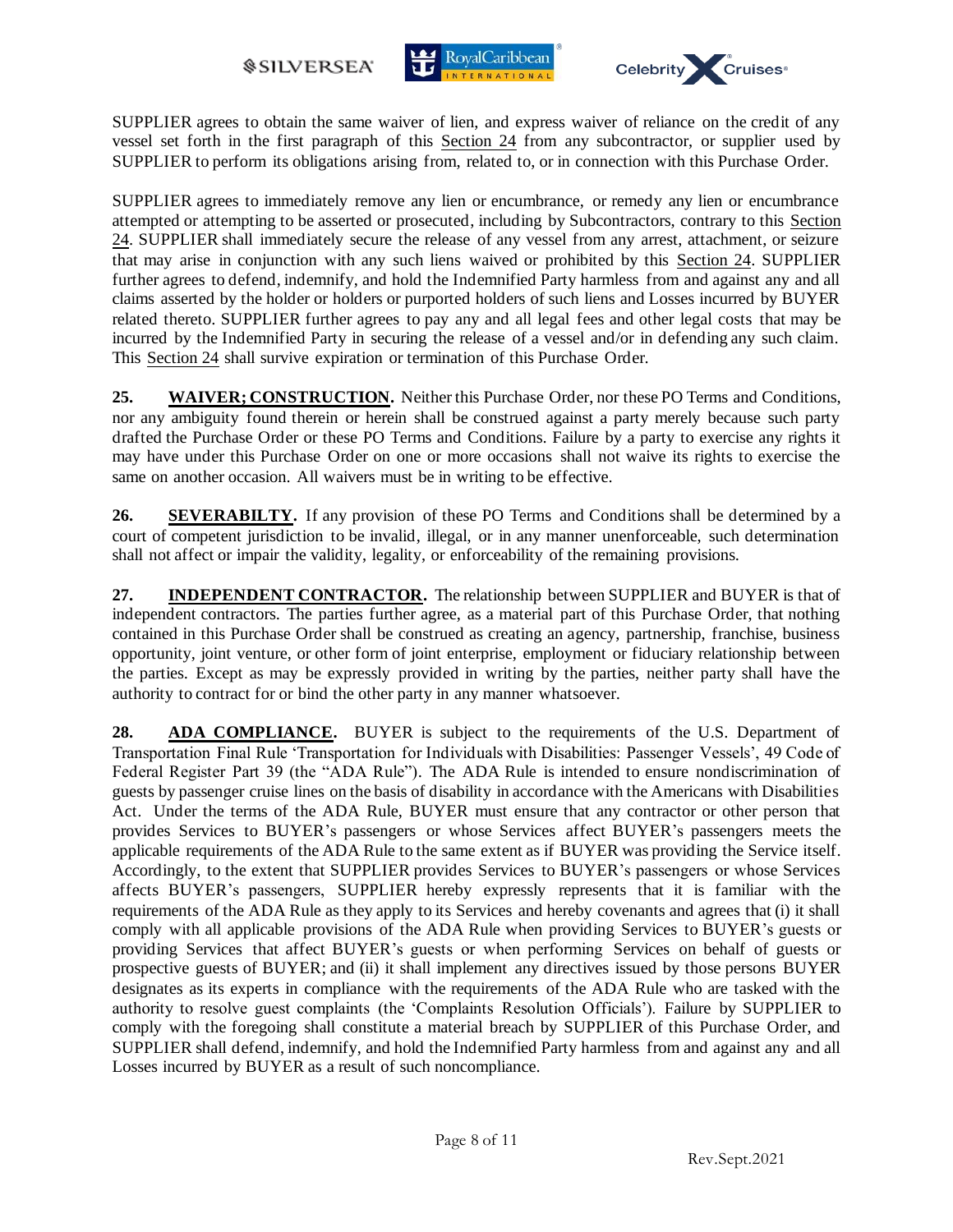## **@SILVERSEA**





**29. FAIR LABOR PRACTICES**. BUYER is committed to ensuring that its workers and employees and those of the SUPPLIER and any Subcontractor shall be treated with dignity and respect, and in accordance with fundamental fair labor principles as recognized by the International Labor Organization core conventions on Labor Rights. Accordingly, SUPPLIER agrees that it: (i) shall not use forced labor, whether in the form of prison labor, indentured labor, bonded labor or otherwise; (ii) shall not use any child labor; (iii) shall treat its employees with respect and dignity and shall not subject them to any physical, sexual, psychological or verbal harassment or abuse; (iv) shall not discriminate in respect of employment and occupation and shall be committed to attracting and developing a diverse, motivated and dedicated workforce without regard to race, color, age, religion, gender, sexual orientation and disability; (v) shall provide its employees safe and healthy working environment with opportunities to express their opinions without fear of retaliation; (vi) shall recognize and respect the right of its employees to freedom of association and collective bargaining; (vii) shall guarantee that its employees receive fair compensation and benefits in accordance with applicable law and/or union negotiated agreements; and (viii) shall not require its employees to work more than legally permitted limits.

**30. ENVIRONMENTAL PROTECTION.** BUYER is concerned about the quality of the ocean and has established the *Save the Waves* program. BUYER requires the use of packing materials not made of plastic; provided, however, that PET plastic that can be incinerated without producing toxic fumes shall be acceptable. Any Environmental Impact Notices related to the Products or packaging of the Products must be provided to BUYER simultaneous with SUPPLIER's execution of this Purchase Order.

**31. PRODUCT BULLETINS AND NOTIFICATIONS**. SUPPLIER shall send all product bulletins, notifications, recall notices or any correspondence related to the Products to serviceletters@rccl.com immediately upon issuance.

## **32. COMPLIANCE WITH LAWS**

SUPPLIER represents and warrants to BUYER that:

- (a) it is in compliance and shall remain in compliance with all laws and regulations applicable to the procurement and provision of the Products and/or Services subject of this Purchase Order;
- (b) it (i) is in compliance with and shall remain in compliance with all anti-corruption laws applicable to its business operations and the procurement and provision of the Products and/or Services subject of this Purchase Order; (ii) has not and shall not offer, promise, give or authorize the payment of anything of value (e.g. cash or cash equivalents, gifts, travel and entertainment, stock, offers of employment, etc.), directly or indirectly, to any Government Official with the intention of inducing him or her to engage in improper or unlawful conduct or to secure an improper business advantage; (iii) has not and shall not make facilitation payments or "grease payments" to Government Officials or others in a position of authority to expedite routine non-discretionary government or lawful actions (e.g. processing permits, visas and licenses, scheduling inspections, clearing customs, etc.); and (iv) has not and shall not offer, promise, give, request, receive or accept anything of value, directly or indirectly, to or from any person for the purpose of influencing, inducing or rewarding the improper performance of an act or decision.

For purposes of this provision, "Government Official" means any (i) officer or employee of government, department, agency, or instrumentality of a government (government-controlled enterprise); (ii) officer or employee of a public international organization; (iii) political party or party official; (iv) candidate for political office; or (v) other person acting in an official capacity.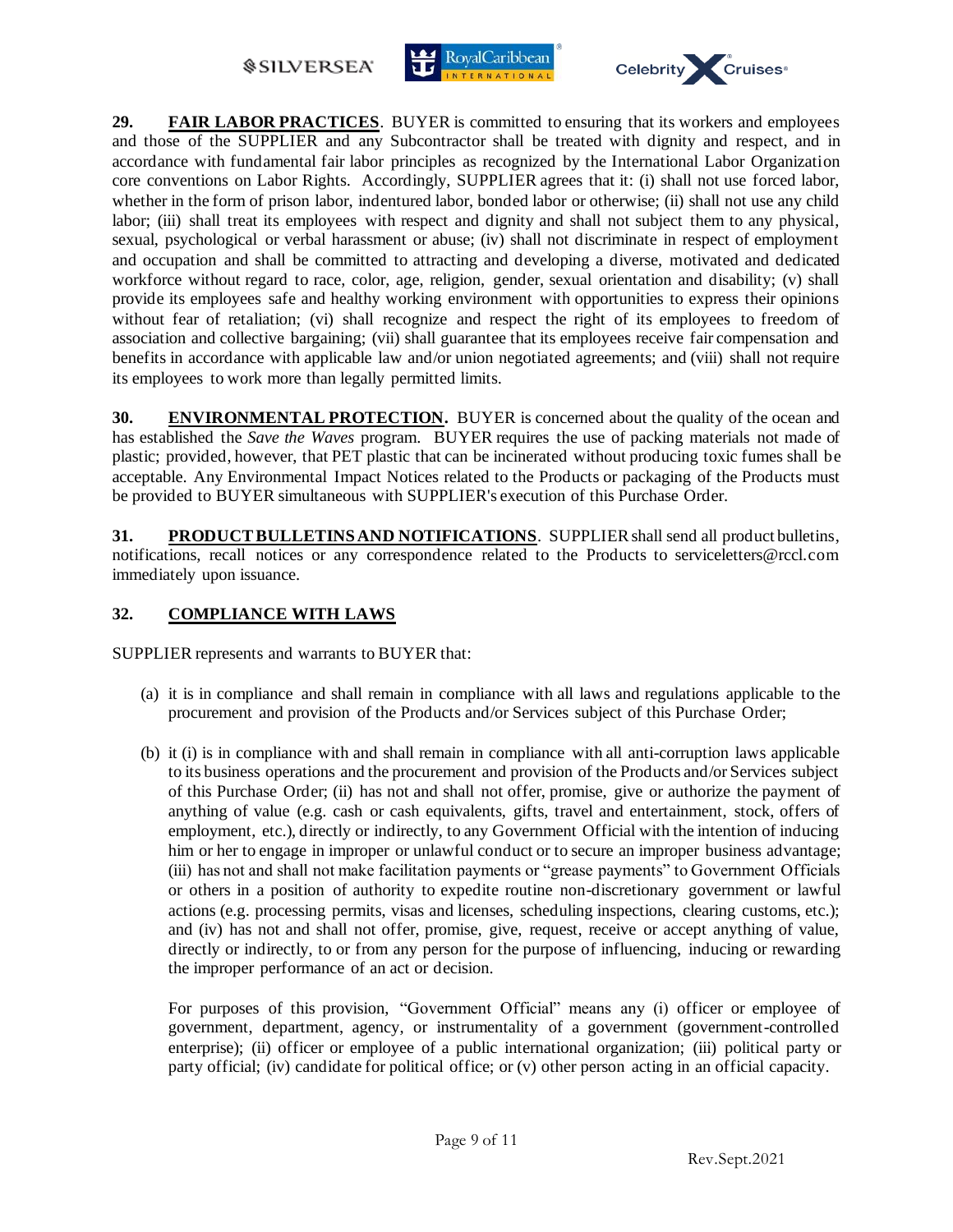



(c) it: (i) is in compliance and shall remain in compliance with Economic Sanctions applicable to the procurement and provision of the Products and/or Services subject of this Purchase Order; and (ii) it shall not present business to BUYER, or otherwise provide Services or engage in transactions on BUYER's behalf that (a) involve persons, countries or dealings targeted by Economic Sanctions, or (b) cause BUYER to be in violation of Economic Sanctions.

For purposes of this provision, "Economic Sanctions" means (i) prohibitions and asset-blocking requirements implemented pursuant to the United States Trading with the Enemy Act, the U.S. International Emergency Economic Powers Act, and related executive orders and regulations, including prohibitions against commercial and financial transactions with Cuba, Iran, North Korea and Syria and with any individual, group, entity, or property named on the U.S. Department of the Treasury's Office of Foreign Assets Control List of Specially Designated Nationals and Blocked Persons, and (ii) prohibitions and asset-blocking requirements authorized under regulations or measures implemented by Her Majesty's Treasury and the European Union and its Member States.

(d) it: (i) is in compliance with and shall remain in compliance with any and all privacy and security laws, including without limitation data protection laws and regulations, applicable to its business operations and processing of any Personal Data in connection with the procurement and provision of the Products and/or Services subject of this Purchase Order; and (ii) utilizes and maintains, or shall utilize and maintain, appropriate technical, organizational, and security measures to ensure the safety and security of such Personal Data.

For purposes of this provision, "Personal Data" means any information relating to an identified or identifiable natural person in any form, format, or media (including paper, electronic, and other records) that SUPPLIER has access to, obtains, uses, maintains, or otherwise handles in connection with the procurement and/or provision of Products and/or Services subject of this Purchase Order. Such Personal Data shall be the property of BUYER and shall only be processed for the purpose(s) set forth in this Purchase Order. SUPPLIER shall not share, sell, publish, or give away such Personal Data to any third party (including subcontractors or subprocessors) without BUYER's written consent. Unless BUYER states in writing otherwise, SUPPLIER shall destroy or return all records of such Personal Data upon the latter of the termination of this Purchase Order or procurement and/or provision of Products and/or Services subject of this Purchase Order.

SUPPLIER shall ensure anyone acting for or on SUPPLIER's behalf in procuring and/or providing- in whole or in part- the Products and/or Services subject of this Purchase Order, including Subcontractors, comply with the representations and warranties of this Section 32 and applicable terms of this Purchase Order. SUPPLIER acknowledges that breach the representations and warranties of this Section 32 by SUPPLIER or anyone acting for or on its behalf shall constitute a material breach of this Purchase Order.

Should SUPPLIER know, reasonably suspect, or have reason to believe of a breach by it or by anyone acting for or on its behalf, SUPPLIER agrees to immediately disclose the facts and circumstances to BUYER and to reasonably cooperate- notwithstanding the expiration or termination of the Purchase Orderin any investigation thereof. Notwithstanding any other terms of this Purchase Order, in the event of SUPPLIER's disclosure or should BUYER know, reasonably suspect, or have reason to believe of any such breach, BUYER may withhold, suspend, or stop payment(s) occurring or to occur hereunder and/or may terminate the Purchase Order in whole or in part.

**33. ENTIRE AGREEMENT; MODIFICATIONS.** These PO Terms and Conditions, including and together with any related exhibits, schedules, attachments, and appendices, constitutes the entire agreement between the parties with respect to the subject matter hereof. Except for a Specific Written Agreement, all prior negotiations, communications, agreements, proposals, representations, statements or understandings,